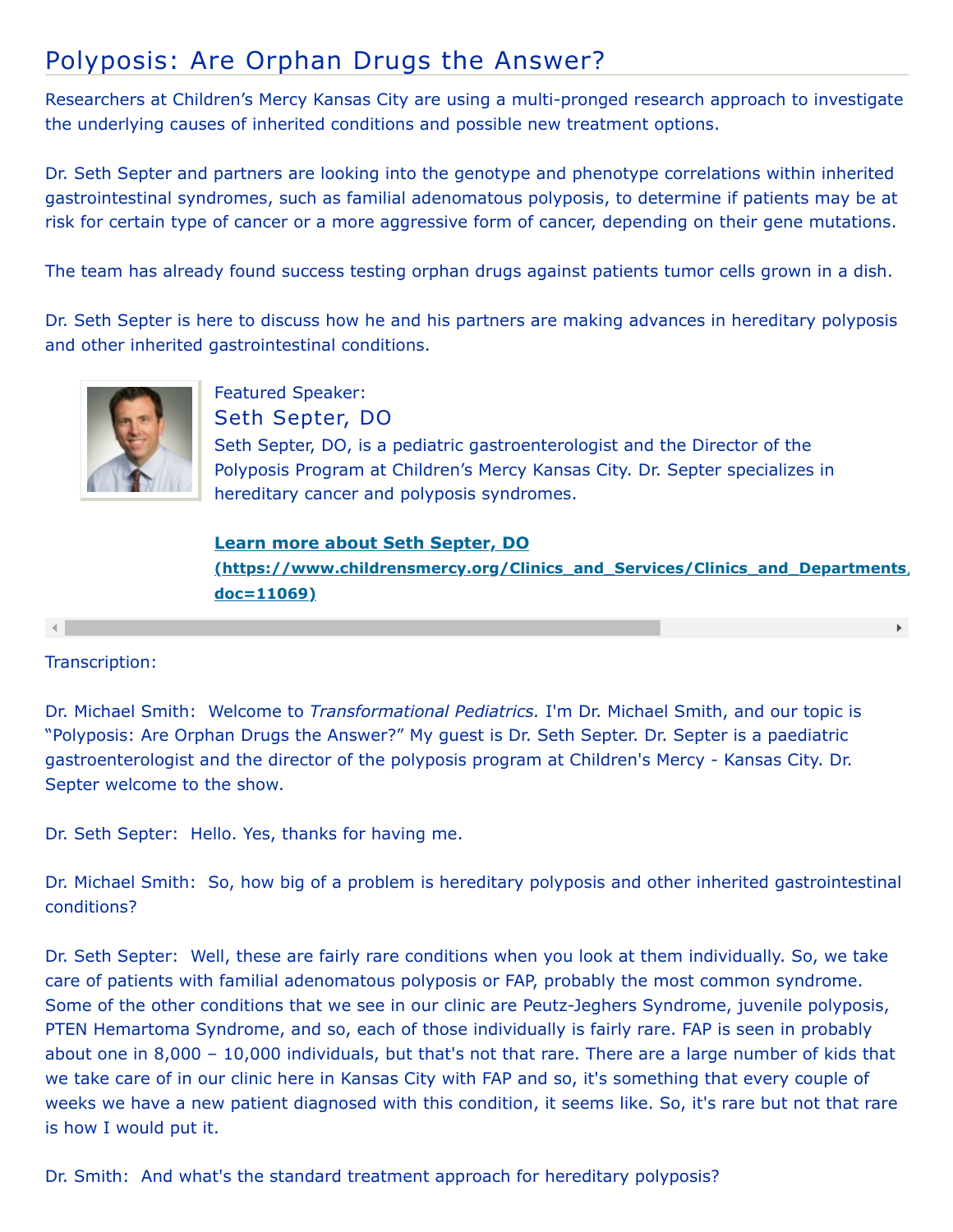Dr. Septer: Yes, so kind of going back to the FAP, one of the unfortunate things about it, if left alone, it's got basically a 100% lifetime risk of colon cancer and so to combat that, really the only effective treatment at this point is colectomy or surgery to remove the colon which is great because it pretty much eliminates the risk of colon cancer but it still leave those patients with a smaller, but continued, risk for cancer of the small intestine, sometimes cancer of the rectum and so colectomy is standard of care but it's still not the perfect cure, unfortunately.

Dr. Smith: And so how is--because I know this is kind of the work that you're focusing on--how is genetic testing changing the way that we're understanding these conditions and even treating these inherited conditions?

Dr. Septer: Genetic testing has been available and improving over the last years or even couple of decades and, in regards to FAP, we know the gene that the mutation occurs on called the APC gene, and so a good percentage of the time, we're able to find that mutation and give a solid diagnosis to a patient and then subsequently test the rest of the family, if they're at risk. Also, a lot of people have done a lot of work trying to determine whether the specific gene mutation that a patient has will help us predict their course. So, what we call genotype/phenotype correlations, where we match the very specific gene mutation to specific risks that may be higher in that patient, and so that has helped us tailor our surveillance a little bit to each individual patient, do a little more personalized type of medicine, a little bit more of what to expect for them, based on their specific genetic mutation.

Dr. Smith: And so, Dr Septer, some of them might have an inherited polyposis syndrome that has very high chance of colon cancer as an adult, but knowing some of these mutations, we may be able to discover which mutations are associated with more aggressive cancers, less aggressive cancers, and that might then change how you're going to treat them today, correct?

Dr. Septer: Yes. So, there's certain mutation thought to be more aggressive and so they may need colectomy surgery earlier in life. There are mutations that seem to give a higher risk for some of the other cancers that we see: thyroid cancer, hepatoblastoma, which is a tumor of the liver, small intestinal cancer. So, a specific person with one of those mutations, you may watch the thyroid more closely or you may watch the small intestine even more closely than you would on a different patient with a different mutation.

Dr. Smith: How often Dr. Septer are we using genetic testing in these cases? I mean, is this something that's really just done at the larger medical centers? Where are we, I guess, in this whole new era of genetic testing when it comes to polyposis?

Dr. Septer: Yes. I think in today's day and age, anyone who's suspected or is that high risk to have one of these conditions should be tested. I think that's clear and they should be tested sometime in the paediatric age group. So, it's important to know what you're looking for to order the right test and be able to interpret it. Genetic counselling is incredibly important in these cases to make sure, again, that the gene testing is used in the appropriate way and that the results are interpreted correctly, and that the rest of the family, if they might be at risk, is then tested appropriately. So, I think it should be being done, really, anywhere. Again, what you need is a genetic counselor and a physician who are familiar with the testing and know what to order and how to interpret it.